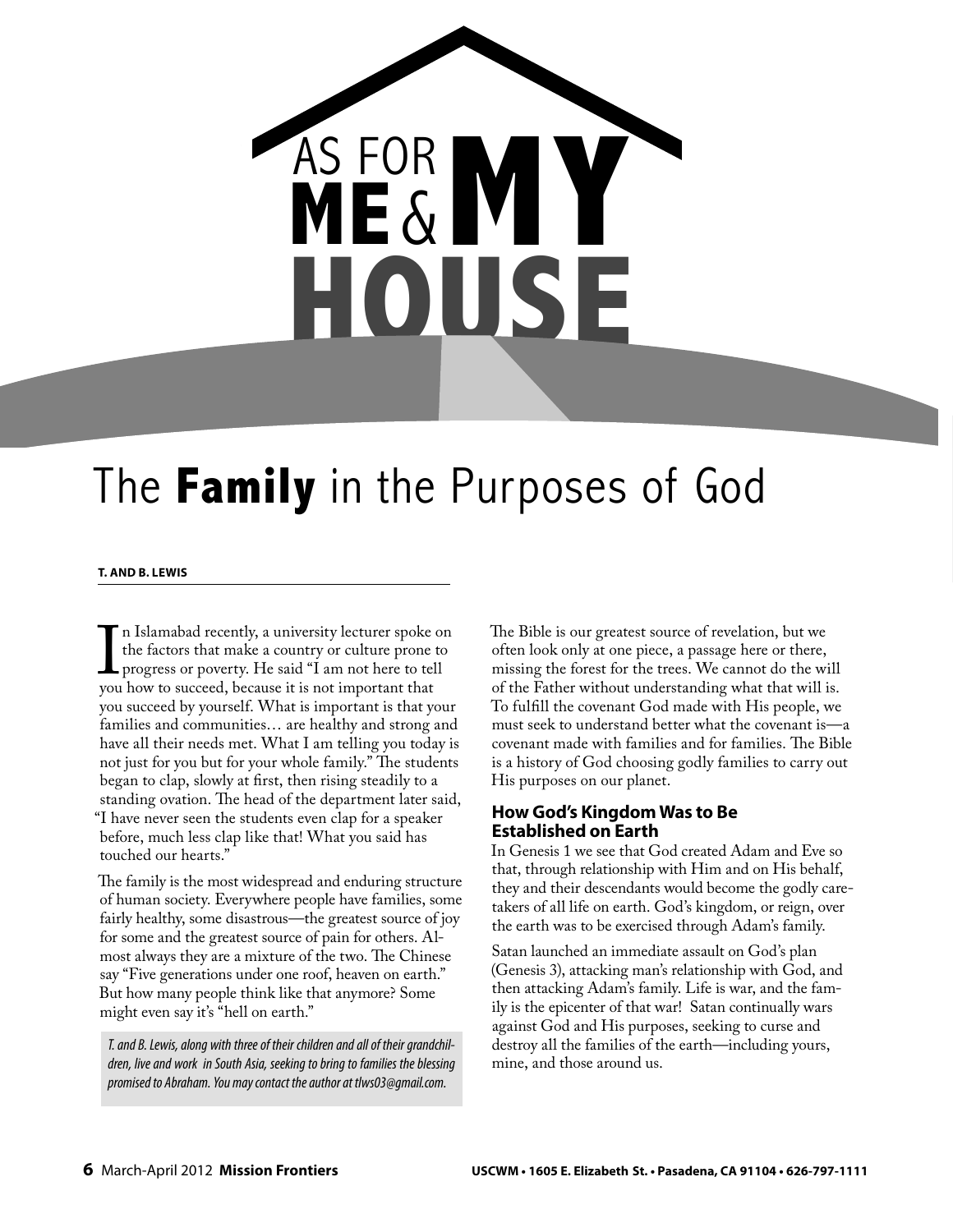In Genesis 6 and 7, as the living things on earth became increasingly violent, God decided to destroy mankind and all air-breathing creatures from the earth. To accomplish this, God called and rescued one godly family to carry on His plan. In Genesis 8:18-19, not only Noah's family came safely out of the ark, but "every beast, every creeping thing, and every bird, everything that moves upon the face of the earth, went out *by families* from the ark."

Then God made Noah's family a promise that He would never again destroy mankind and the animals, repeating again the command He gave to Adam to be fruitful and multiply and spread his family over the earth to rule it as God's caretakers.

*Don't miss the fact that God had not changed His original plan to use a godly family to establish his dominion, or His kingdom, on the earth. In spite of his best efforts, Satan had not succeeded in deterring God from His original plan.*

As the story unfolds, we see God keeping track of all the families of the earth. Even after the tower of Babel, God keeps track by name of heads of households, and they are listed according to "their clans and languages, in their territories and nations" (Genesis 10:20,

NIV). Does God still know the names of all the heads of households on our planet and the territories where they live? We suggest He does.

In Genesis 12, God made a special covenant with Abram and his whole family. After retracing the family of Noah to the birth of Abram, Genesis 12:3 records that God says to Abram, "I will bless those who bless you … and in you *all the families* of the earth shall be blessed."

So, who did God choose to bring His blessing to the world? Not an agency, not an organization, but a *family*. And who did God say would receive this blessing? Not individuals, not countries or even languages but *families* all the other families listed in Genesis 10 and 11—all the families of the earth.

So the family structure is the bearer of God's blessing, and also the receiver of God's blessing. God blesses families who are willing to be obedient to Him, and He expects us as families to fulfill the promise He made to Abraham by blessing the other families of the earth. God's covenant with families is also a commission—to extend that blessing to other families.

The Family is the Basic Social Unit of God's Redemptive and *Rulership Purposes in the World.*

The Family is also the Receptor Unit of God's Redemption *and Rule!*

But what does God mean by "families"? God was not referring to just Abraham, his wife and son. When Abram left "as God had told him," he took with him his entire household—all those for whom he was responsible, including his orphaned nephew. In Egypt, he added to his household many more people as servants. It was such a large group that when they returned from Egypt, Abram had to split from Lot to have enough pasture land for all their flocks. Later, when Abram rescued Lot, he brought more than 300 fighting men from his own household. There were almost certainly 1,000 people in Abram's household.

Was this huge household included in God's covenant and blessing? When God marked His covenant with Abraham, all the males in his vast household were circumcised. Genesis 17:15-21 says that God's blessing would

BUT WHAT DOES GOD MEAN BY "FAMILIES"? GOD WAS NOT REFERRING TO JUST ABRAHAM, HIS WIFE AND SON. WHEN ABRAM LEFT "AS GOD HAD TOLD HIM," HE TOOK WITH HIM HIS ENTIRE HOUSEHOLD-ALL THOSE FOR WHOM HE WAS RESPONSIBLE, INCLUDING HIS ORPHANED NEPHEW

> rest on Ishmael and his descendants, even though His everlasting covenant with Abraham would be through Isaac. Though the covenant promise (to bless all the families of the earth) was passed down through some, God's blessing was on the whole household.

> We can use the biblical term *oikos* to mean this whole household, which is essentially a community with a family at its core. When committed spiritual, economic, and social relationships develop around an extended family, all these people together constitute the *oikos*. In the Bible we see that the family household or *oikos* is the basic building block of God's kingdom on earth.

God's calling on Abraham's family was not only wide, including all of his household in that generation, it was also long. The covenant was repeated to successive generations—to Abraham's son Isaac and his grandson Jacob. In Genesis 28:14, God says to Jacob "in you and your offspring shall all the families of the earth be blessed.… I am with you and will keep you wherever you go … for I will not leave you until I have done what I have promised you*.*"

Does this "I am with you wherever you may go" promise sound familiar? It should, because Jesus reiterated it when He told his disciples to complete the commission that God had given to Abraham. Jesus extends to us the covenant God made with Abraham. "It is those of faith who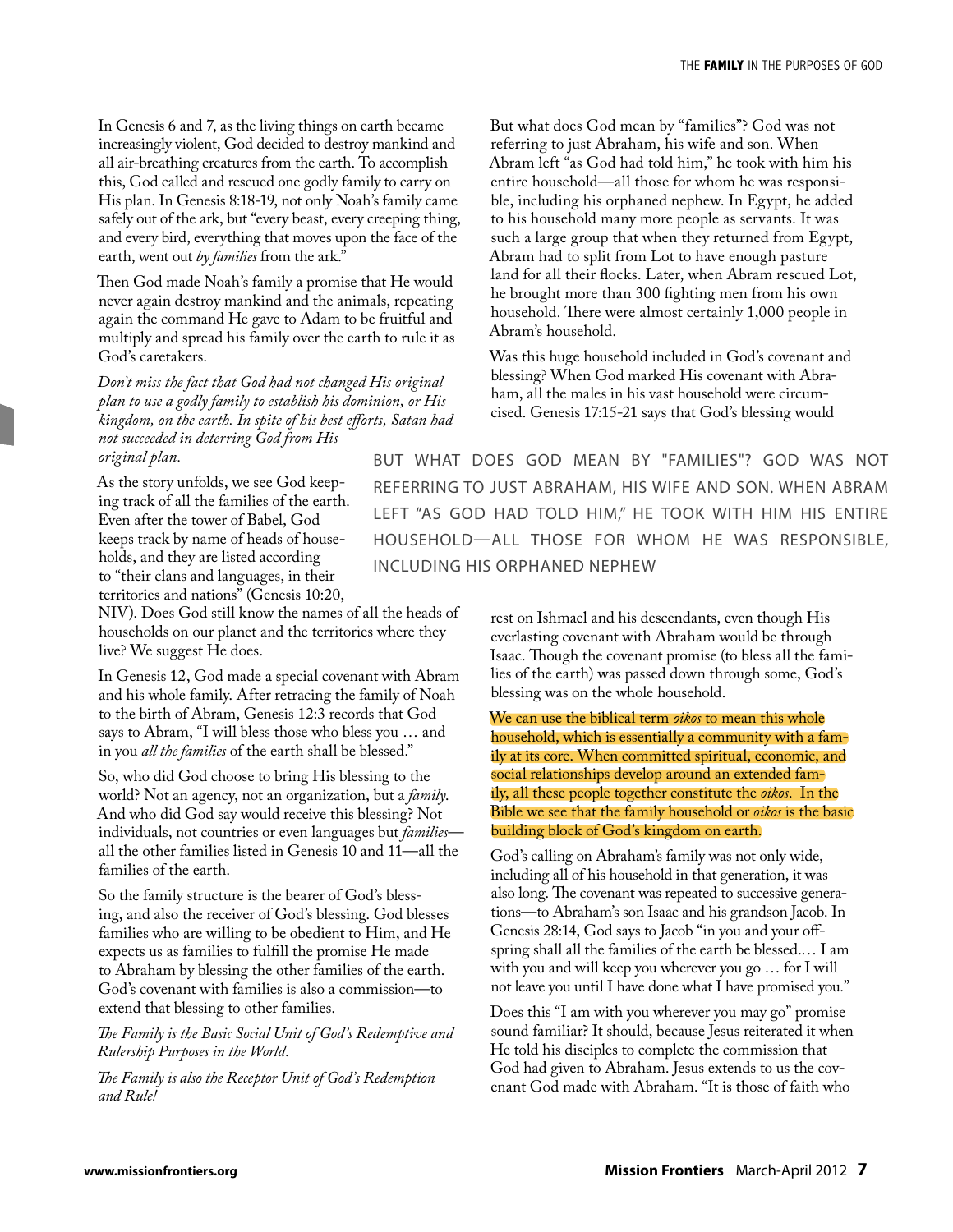are the sons of Abraham. And the Scripture, foreseeing that God would justify the Gentiles by faith, preached the gospel beforehand to Abraham, 'In you shall all the nations be blessed.' So then those who are of faith are blessed with Abraham.... If you are Christ's, then you are Abraham's offspring, heirs according to promise" (Galatians 3:7-9, 29).

So what has God promised us as Abraham's descendants? He has promised that all families on earth will be blessed through us. We can confi-

dently spread the blessing of the gospel to all families because God has already promised He will do that through us.

THIS GOOD NEWS IS A MESSAGE OF GOD'S BLESSING COMING TO YOUR WHOLE FAMILY, OR "OIKOS," WHEREVER THEY ARE ON THE PLANET.

Spirit fell on Cornelius's *oikos* (household), completely surprising Peter and the Jews with him. Perhaps they thought God would only accept this Gentile family when they became Jews; Peter was still preaching the gospel as a message from God to the Jewish people group. They were just beginning to comprehend that a Gentile

family could also receive the blessing of Abraham and become his spiritual descendants through faith alone.

household, he exclaimed to Cornelius's relatives and friends: "I now realize how true it is that God does not show favoritism but accepts from every nation [every ethnic group or family line] the one who fears him and does what is right" (Acts 10:34-36, NIV). But as Peter continued, he said, "God sent [this message] to the people of Israel." Before he had even finished this qualifier, the Holy

Soon the apostles began to understand that this message of the blessing of God, this restoration of our relationship with God through Christ, is a blessing for *all the families* of the earth, not just the Jews. When speaking to Gentiles, the apostles did not turn the message into one

> of individual salvation. The apostles continued to preach salvation to the whole people group or whole family.

So when Paul preached in Athens (Acts 17), he emphasized several things: we all come from one man, God made every family line or people group and knows when and where they live, and we are all God's offspring (quoting one of their own poets). Paul understood and made

clear that this message is for all families everywhere; God is calling all people groups everywhere to repent of their ignorance.

To our embarrassment, we cannot remember ever presenting the gospel in this way. We have shared the gospel with whole families before, but we have not said, "This is a message of blessing and hope and reconciliation for your whole extended family. God has done something amazing through Jesus Christ that will bring a blessing to your whole family and to your whole people group. All of you can be saved!"

How could we have overlooked this key aspect of the way the gospel message is presented in the New Testament?

#### **How the Apostles Spread Abraham's Blessing**

For many years we have been studying the way the gospel is shared in the book of Acts. However, only recently did we notice that in Acts the apostles consistently preach the gospel as God's fulfillment of His promise to the whole family, community or people group. They never say, "Jesus came to save you" (singular); it is always about all of them.

For example, at Pentecost, when Peter preached to Jews from many countries, he pointed out that "the promise is for you and for your children and for all who are far off-everyone whom the Lord our God calls to himself" (Acts 2:39). This is a family message, an "ends of the earth" message. This good news is a message of God's

blessing coming to your whole family, or *oikos*, wherever they are on the planet.

In Acts, the Good News for the Jews was that Jesus came to fulfill the promises of God to bring salvation to all the descendants of Israel. Peter said to the Jews in the temple, "You are sons of the prophets and of the covenant God made with your *fathers*." He said to Abraham, "And in your offspring shall all the families of the earth be blessed" (Acts 3:25). Here Peter was making clear that this good news was not only for their whole family, but through their family for all the other families on earth as well. God's promise was both a covenant and a commission.

How do the apostles share this good news with Gentile families? The first time Peter preached to a Gentile

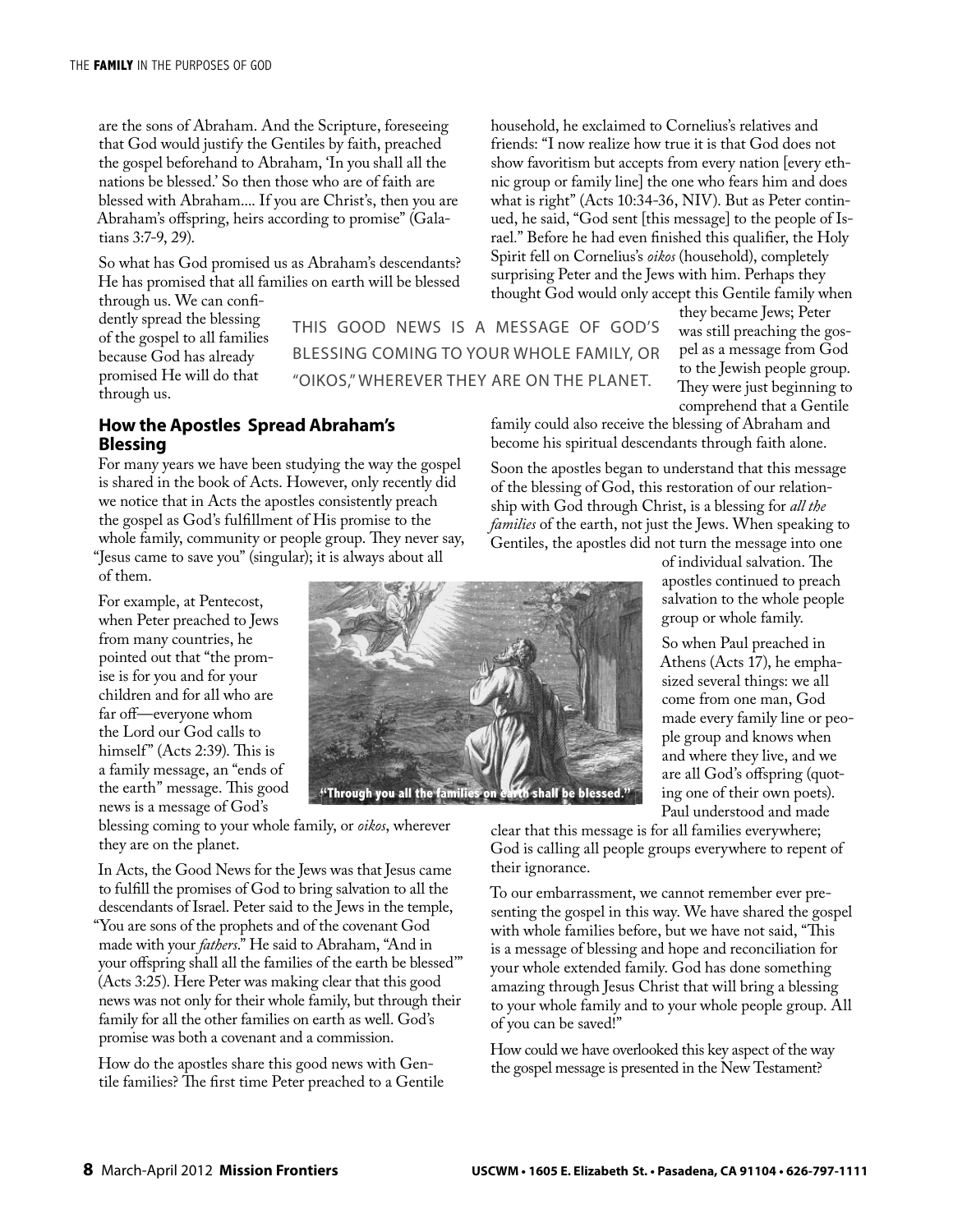## **We Have Failed to Bring the Gospel Blessing to Families**

We must acknowledge that in recent centuries, Protestant missionaries have not always brought the gospel as a blessing to families of the earth. Rather, our wellintentioned zeal to tell individuals about Christ and call them to commitment has often resulted in tearing families apart. We need to re-think all our strategies and missiologies in terms of the covenant God made with Abraham and take a new "Hippocratic" oath: First, do no harm … to families.

Perhaps once we learn how to implant the gospel in families and peoples in such a way that they receive it as truly good news for them all, we will see the news of the Kingdom spread from family to family and peoples to peoples. "And this gospel of the kingdom will be proclaimed throughout the whole world as a testimony to all nations [families], and then the end will come" (Matthew 24:14).

Until we fully realize and appropriate what it means that our families become both recipients and bearers of God's blessing, we cannot fully grasp what it looks like to carry this blessing to other whole families.

### **What Does That Mean for My Family?**

We want to emphasize these two points:

- 1. Through your commitment to Jesus*, God is blessing your whole family*—your parents, your siblings and cousins, even your friends, and your children and grandchildren through endless generations.
- 2. The gospel message includes God's intention *to make this same blessing available to all families everywhere* to extended households, clans and people groups.

You may be thinking, "You don't know *my* family. It's a disaster. God could not possibly use us!" But God consistently chooses to work with families with significant problems—like Abraham and Sarah (who doubted God and fathered Ishmael), or Isaac (who picked up his dad's fear and sin and lied again to Abimelech).

Not only does God take seriously his commitment to bless and use our families, God also takes seriously the commitments of heads of households to Him. Abraham made a decision on behalf of his whole household and all of his descendants. Just before Joshua died, he reviewed the whole history of the family of Abraham and the covenant that God had made with them. He challenged the families of the tribes of Israel to choose to follow God, making a declaration for his whole household, saying, "But as for me and my house, we will serve the Lord" (Joshua 24:14-22).

Similarly, when God was pleased with David's commitment to Him, He announced that the Messiah would come from David's descendants. God's promise to David remained secure, even when David's descendants turned away from God, did what was evil, and lost the right to rule.

The declarations and commitments that heads of households make have spiritual consequences—a binding effect beyond their immediate sphere of influence, both horizontally (with their current extended family), and verti-



**When God chose to destroy the wickedness and violence on the earth, he chose a righteous man, Noah, and his family to start over. He also chose one animal "famly" from every species.**

cally (on future generations).

In the New Testament, we see similar power of heads of households to say "as for me and my house." You, too, can make decisions that are powerful for your household.

What if only a wife or other household member who is not in authority over the family becomes a believer? Does the blessing in that case extend to the whole family or not? Paul indicates that it does: "If any woman has a husband who is an unbeliever, and he consents to live with her, she should not divorce him. For the unbelieving husband is made holy

because of his wife, and the unbelieving wife is made holy because of her husband. Otherwise your children would be unclean, but as it is, they are holy" (1 Corinthians 7:13- 15). Paul does not mean that all are saved by the faith of one believer in the family (see verse 16), but he does say that they are now holy, sanctified or set apart for God in a special way. *Because of the faith of the believing member of the family, a special blessing has come on them all.*

Households that come into a covenantal relationship with God through these types of decisions become partakers of God's blessing to the families of the earth. They become part of the family of God through adoption by the Spirit, and part of Abraham's descendants and his covenant. So what does this mean? It means that a believer's family is actually part of Abraham's family that